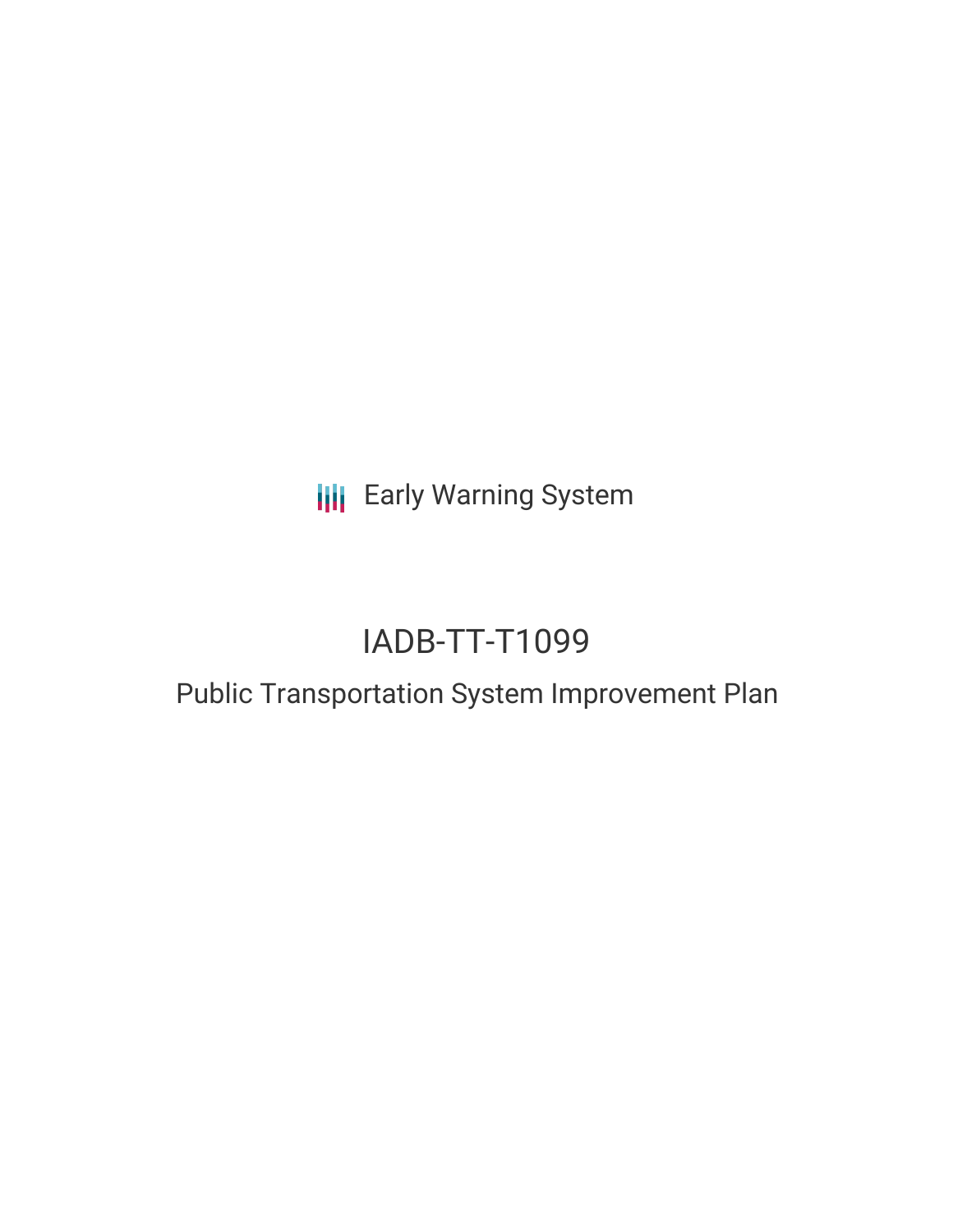

### **Quick Facts**

| <b>Countries</b>               | <b>Trinidad and Tobago</b>                       |
|--------------------------------|--------------------------------------------------|
| <b>Financial Institutions</b>  | Inter-American Development Bank (IADB)           |
| <b>Status</b>                  | Approved                                         |
| <b>Bank Risk Rating</b>        | С                                                |
| <b>Borrower</b>                | Government of Trinidad and Tobago                |
| <b>Sectors</b>                 | Infrastructure, Technical Cooperation, Transport |
| <b>Investment Type(s)</b>      | Advisory Services, Grant                         |
| <b>Investment Amount (USD)</b> | $$0.23$ million                                  |
| <b>Project Cost (USD)</b>      | $$0.23$ million                                  |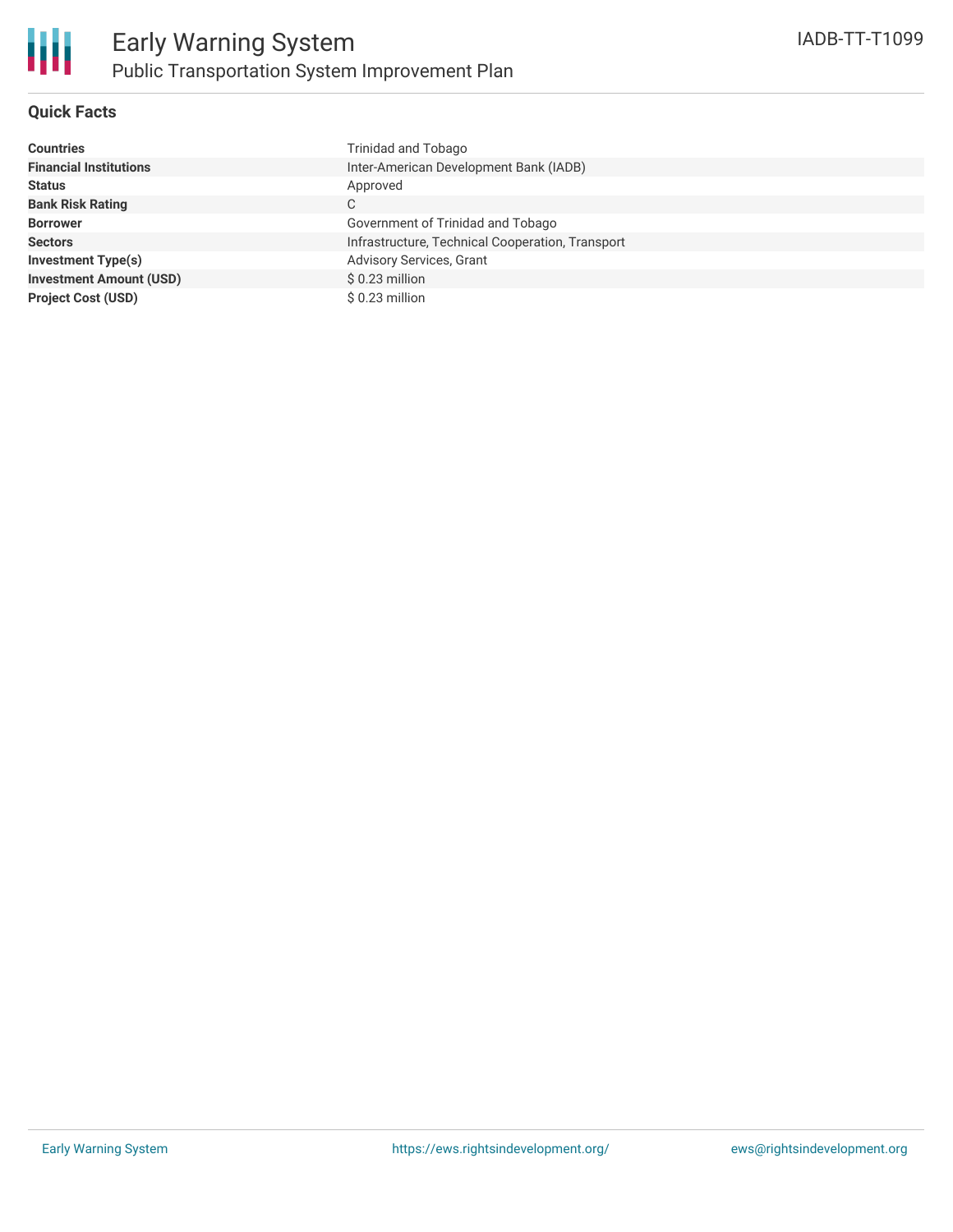

### **Project Description**

The objective of this Technical Cooperation (TC) is to support the Government of Trinidad and Tobago to achieve better mobility and reduce congestion. This TC seeks to add value to existent transport infrastructure and services by promoting technology adoption and digital solutions. To that end, the TC will provide institutional strengthening and capacity building to the state-owned Public Transport Service Corporation (PTSC) and the needs assesment for the implementation of a Metropolitan Transit Agency for Trinidad; regulations to implement congestion charging and reduce pollution in downtown Trinidad, develop a comprehensive parking policy, and digital parking charging, and revamp HOV lanes to incorporate technology enforcement and tolling; and deploying of specific solutions for Priority Vehicle Routes (PVR).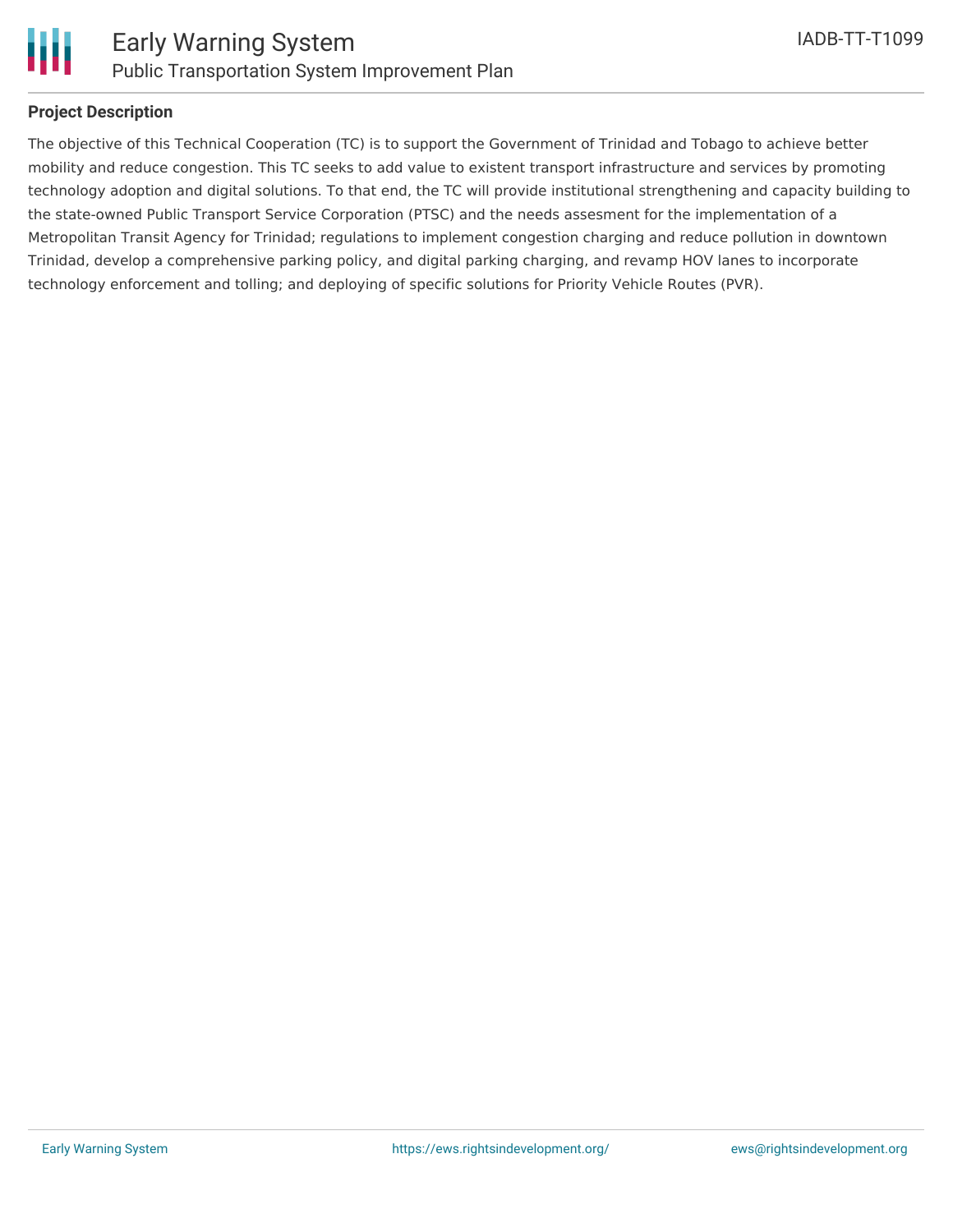

### Early Warning System Public Transportation System Improvement Plan

### **Investment Description**

• Inter-American Development Bank (IADB)